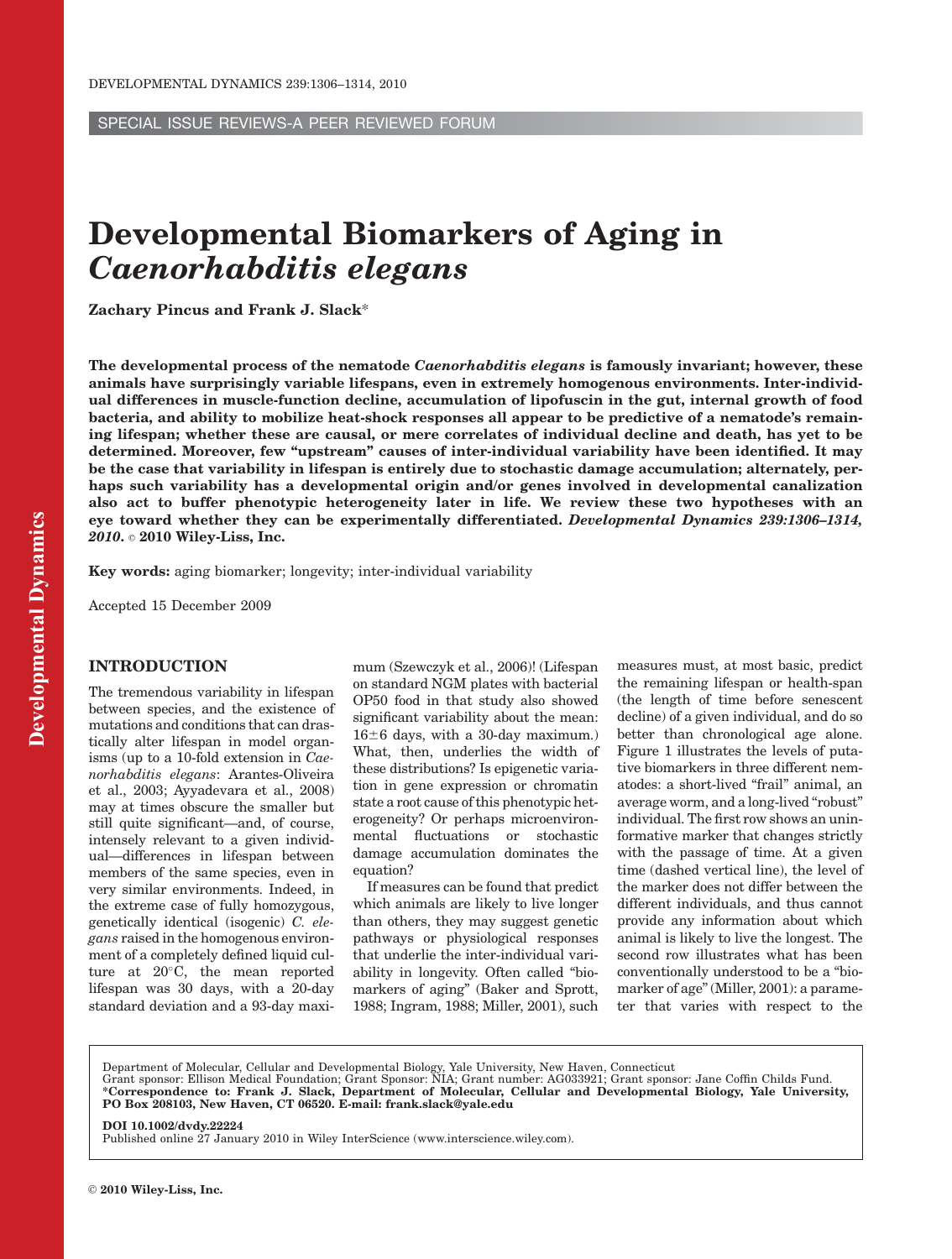

Fig. 1. Each graph illustrates changes in the levels of a putative "biomarker of longevity," that is, a parameter that can predict age at death, in three nematodes with different lifespans. The first row illustrates that simple change through time does not a biomarker make: at any given time (vertical dashed line), each worm has the same biomarker level and thus the marker cannot differentiate the animals. However, as in the second row, a marker that correlates directly with the fraction of each animal's lifespan that is elapsed (or remains) is of distinct interest. Finally, as in the third row, a marker need not change through time to be informative regarding eventual lifespan.

remaining lifespan of an individual. Here, the robust individual has a lower level of the biomarker than others at the same age, indicating that it is ''physiologically younger''; that is, a smaller portion of its life has elapsed. Finally, the third row serves to remind that processes that do not change through time may still vary between individuals in a manner predictive of overall longevity.

Much is known about the physiology and genetics of aging in C. elegans, though it remains an open question as to whether lifespan variability is driven by the same pathways that are known to influence longevity when experimentally manipulated (for recent reviews of genetic determinants of lifespan, see, e.g., Antebi, 2007; Braeckman and Vanfleteren, 2007; Daitoku and Fukamizu, 2007; Houthoofd and Vanfleteren, 2007; Kennedy, 2008; Piper et al., 2008; Miller, 2009; Salminen and Kaarniranta, 2009). Overall, the extensive knowledge of the biology of C. elegans, the ability to control the culture conditions to a very high degree, and the large inter-individual differences in longevity, make this nematode an ideal system for elucidating the root causes of lifespan variability.

### DESCRIPTIVE BIOLOGY OF LIFESPAN VARIABILITY

In a pioneering study, Michael Klass provided the initial description of many now well-known features of nematode longevity, including the dependence of lifespan on temperature and dietary intake, and the gradual increase in autofluorescent intestinal granules through time (Klass, 1977). In addition, this work reported slight but significant effects of parental age (anti-correlated with progeny lifespan) and parental lifespan (correlated with progeny lifespan). In the same year, an age-related decline in muscle function (assayed by

locomotory ability, pharyngeal pumping, and defecation rates) was described (Croll et al., 1977). Much of the subsequent work on variability in nematode aging has focused on muscle function and gut autofluorescence, which correlate with chronological age and vary greatly between same-aged individuals.

Shortly after this initial work, a direct analysis of heterogeneity in the decline of nematode locomotory function through aging was performed by grouping individual animals into one of three categories: those with smooth, sinusoidal, and spontaneous movement; those with irregular yet spontaneous movement; and finally, those with movement only after physical stimulus (Hosono et al., 1980). Individuals proceed through these classes at different rates, and remaining lifespan (after 8 days of life) was shown to depend dramatically on an individual's locomotory class. Moreover, various other markers that changed with chronological age loss of pharyngeal pumping and loss of resistance to Nile blue staining—also correlated with these locomotory classes in same-aged populations in this study. This type of analysis was later revisited by the Driscoll lab, which classified individual animals based on response to physical stimulus (smooth movement, irregular movement, or head movement only) (Herndon et al., 2002), finding that the "remaining longevity'' left to worms in each class was different between the classes and moreover not strongly dependent on the age of the animals. That is, motor function was more predictive of remaining lifespan than chronological age alone (see also the re-analysis of this data in Golden et al., 2008). Moreover, via electron microscopy, this study demonstrated that the nervous system remained relatively intact with age, while muscle cells succumbed to degeneration over time, though in a stochastic manner, such that a particular cell might be dysfunctional though its neighbors remain unimpaired. Overall, therefore, motor and muscle-function decline, which not only varies between different individuals but also between cells in a given individual, appears to be predictive of lifespan. (See also Wolkow, 2007, for an excellent review of musclefunction aging in C. elegans.)

Does the correlation between movement and lifespan hold quantitatively,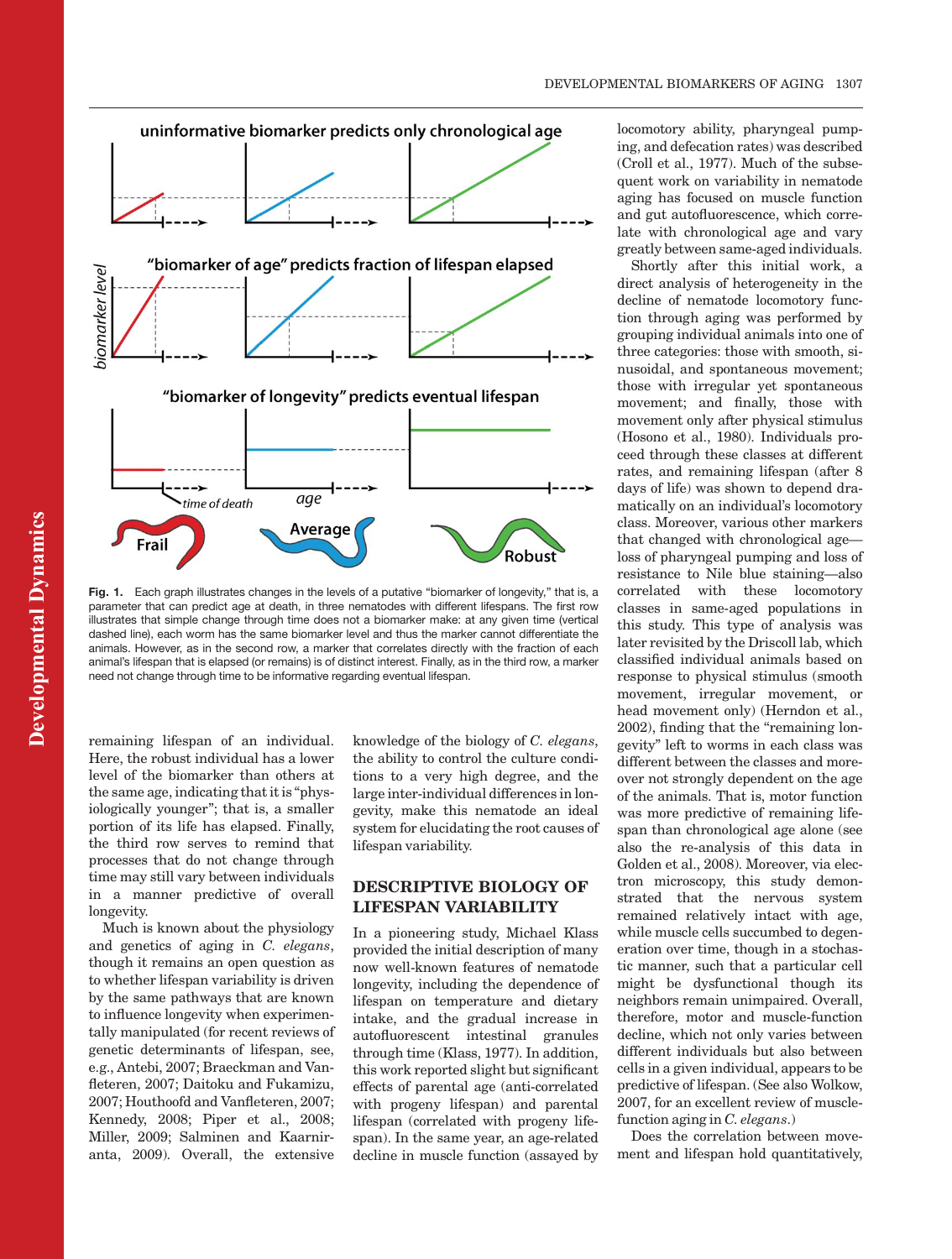however? That is, moving beyond broad functional categories, can quantitative measures of movement rate predict with any reliability a given individual animal's lifespan? An early study measured movement rate after mechanical stimulation (in body waves/minute) and concluded that while movement declines through time, the rate of decline in movement rates was not correlated with overall lifespan (Bolanowski et al., 1981). (These authors obtained similar results with defecation rates, also reported elsewhere to slow through time: Croll et al., 1977; Thomas, 1990). However, recent work using quantitative machine-vision approaches to measure un-stimulated movement rates (in mm/sec) demonstrated a strong correlation between decline in movement rates (between days of adulthood 3 and 9) and lifespan (Hsu et al., 2009). Moreover, this latter work showed weaker but non-trivial anti-correlation between longevity and movement rate at day 3 (faster-moving 3-day-olds die sooner; perhaps a ''live fast die young'' effect), and correlation between longevity and movement rate at day 9 (faster-moving 9-day-olds die later). Work by Tom Johnson in a slightly different experimental context —recombinant inbred lines constructed by an out-cross followed by multiple generations of self-fertilization—also demonstrated that differences in the rate of decline in spontaneous movement rates was correlated with different longevities in the various lines (Johnson, 1987; Johnson et al., 1988). Strains with specific pro-longevity mutations were also shown to have slower declines in movement rates over time (Duhon and Johnson, 1995).

In a different vein, a recent study applied machine-vision and machinelearning techniques to devise an ''age score'' based on high-resolution light micrographs of the muscular nematode pharynx, which visibly deteriorates through time (Johnston et al., 2008). Previously, qualitative analysis of head tissues imaged with light microscopy had shown that visible changes in tissue "texture" correlated in a stereotyped manner with the time and other age-related phenotypes (like gut autofluorescence accumulation), and could be used to differentiate progeric shortlived mutants (those with accelerated aging per se) from other short-lived

mutants with specific pathologies (Garigan et al., 2002). Another study documented in more detail the natural history of pharyngeal muscle decline through time (via measures of both pumping rate and visual scores of muscle decrepitude), and determined, using slow-pumping mutants, that pumping rate was correlated with muscle decline (Chow et al., 2006). Though no explicit inter-individual comparisons were made, it remains an interesting hypothesis that differences in pumping rates within isogenic animals might correlate with differential rates of muscle decline. In each study, significant heterogeneity in pharyngeal texture in same-age animals was found, and the quantitative age scores generated by Johnston et al. (2008) were predictive of future pharyngeal pumping ability. (These investigators did not attempt to predict remaining longevity from the age score.) Another work took a different approach to quantitatively integrating information about pharyngeal pumping rate, movement, and lifespan, by defining measures of health that included the length of time before movement speed or pumping rates fell below a certain threshold (Huang et al., 2004). This study found that lifespan was indeed correlated with ''fast movement span'' (length of time before an individual no longer made smooth, spontaneous movements of a certain speed, which is roughly equivalent to the initial classes of movement phenotypes in the previous studies of locomotory class: Hosono et al., 1980; Herndon et al., 2002) and two different ''pumping spans'' (length of time until pharyngeal pumping rates fell below two different thresholds).

Given that in most studies death is defined as cessation of muscle function, there is some circularity to the logic of predicting time-of-death by measures of muscle function. This could be remedied by the use of more direct indicators of widespread loss of cellular homeostasis (that is, organismal death), such as dyes that are excluded from intact cell membranes but stain ''dead'' cells (Gill et al., 2003; Moy et al., 2009). Alternately, if other age-related processes correlate with muscle decline better than with time alone, that might suggest that there is a continuum process of organismal aging in general. Indeed, there is one such process: the

accumulation of autofluorescent gut granules, which, as above, occurs through time (Klass, 1977; Davis et al., 1982; Garigan et al., 2002). Autofluorescent "age pigment," or lipofuscin, is composed of non-degradable, highly oxidized material that cannot be exocytosed, and thus accumulates over time in lysosomes of post-mitotic cells (across taxa, from nematodes to humans: for reviews, see Yin, 1996; Terman and Brunk, 2004, 2006). Earlier work in the Russell laboratory also demonstrated an age-dependent increase in per-animal lysosomal hydrolase activity (Bolanowski et al., 1983), which may be related to lipofuscin accumulation. (This work also demonstrated the technical feasibility of single-animal assays of hydrolase activity, though no attempt was made to correlate individual animals' health-states with enzyme function.)

Following the work of Herndon et al. (2002), Gerstbrein and colleagues measured in vivo fluorescent spectra from same-age animals that had been segregated into the previously defined three classes of locomotory function, and found that poor motor function correlated with larger amounts of age pigment accumulation: animals in the decrepit, nigh-immobile class had four times the lipofuscin accumulation of animals in the healthiest class (Gerstbrein et al., 2005). Overall, the relationship suggests that some coherent aging process, beyond the simple effects of time, which are controlled for by examining same-aged animals, causes both fluorescent macromolecular aggregation and muscle decline to occur together. Alternately, one may be a direct or indirect cause of the other.

# HOMEOSTATIC MECHANISMS

What could be the basis of such a ''coherent aging process''? Both lipofuscin accumulation and muscle decline may be end results of a gradual diminution in macromolecular homeostasis: the loss of the ability to degrade (in the former case) and/or maintain through degradation and re-synthesis (in the latter) large protein structures. (For a review of this perspective on the mechanistic basis of aging, see Rattan, 2008.) The hypothesis that aging is a coordinated decline in various functions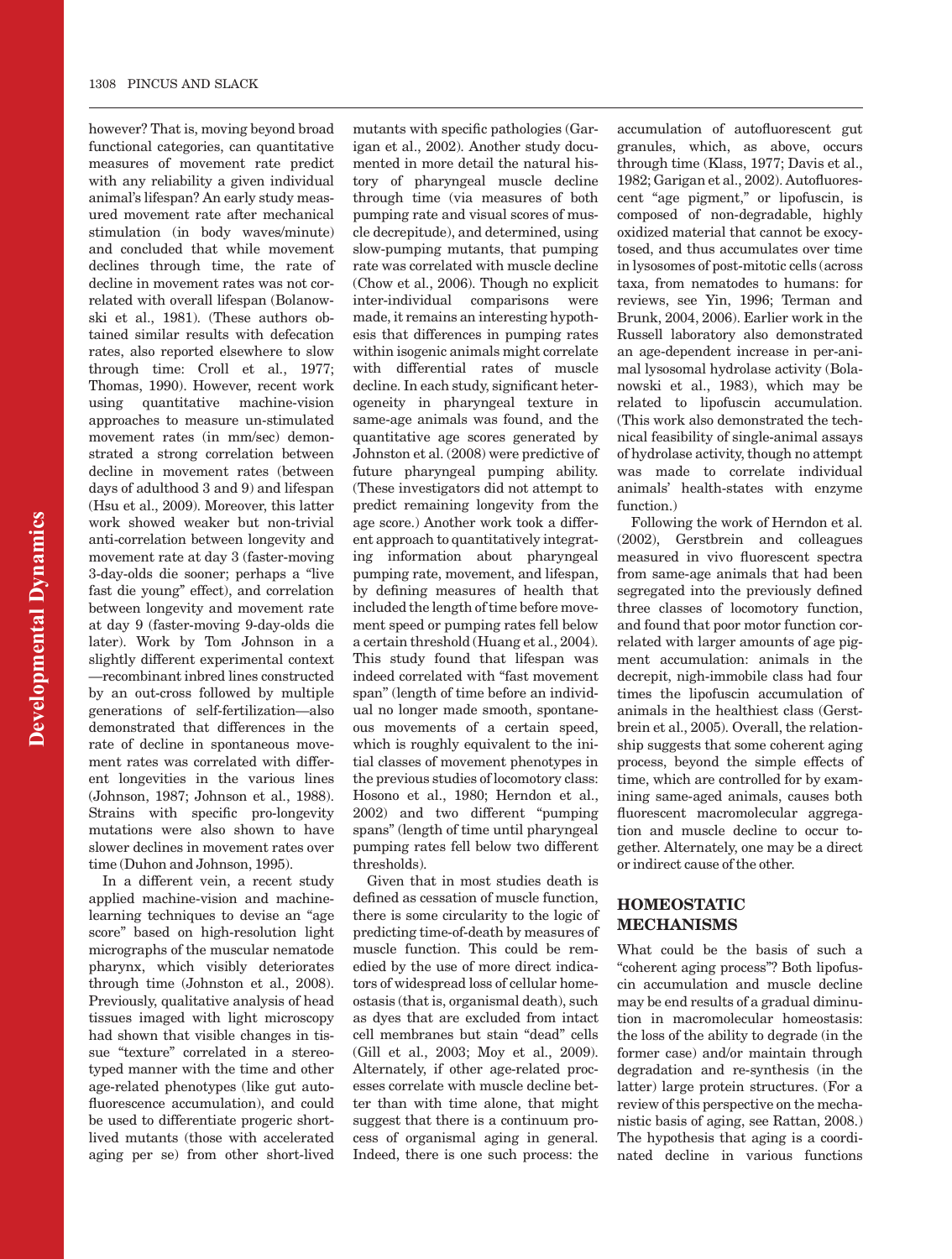across multiple tissues appears to be unable to explain the striking stochasticity in muscle-cell decline observed, in which muscle tissues in single animals contained both visibly sarcopenic and intact cells (according to both light and electron microscopy; Herndon et al., 2002). By definition, homeostatic processes buffer an internal state from change; however, once this buffering capacity is exhausted, the change in cellular state can often be dramatic and rapid. This threshold effect can thus magnify small inter-cell differences, producing a situation where one cell is intact (buffering ability not quite exhausted) while a neighbor is decrepit (buffering ability only recently exhausted), despite both cells experiencing largely the same diminution in homeostatic capacity. (For example, the ability of buffering processes to lead to bimodal responses to environmental stresses has been studied in some detail in bacteria: for a review see, e.g., Avery, 2006).

Are inter-individual differences in longevity explicable by declines in specific homeostatic processes? It seems broadly clear that long-lived mutants are generally resistant to various stressors (for reviews see, e.g., Johnson et al., 2002; Kenyon, 2005; Wolff and Dillin, 2006; Miller, 2009), and that overexpression of stress-response genes can prolong longevity (Hsu et al., 2003; Walker and Lithgow, 2003; Morley and Morimoto, 2004). Might differences in the capacity to buffer stressors determine inter-individual differences in longevity? A series of studies in the Johnson lab and others has clearly demonstrated that, in a process called ''hormesis,'' exposure to mild stressors can extend nematode lifespan (see, e.g., Butov et al., 2001; Cypser and Johnson, 2002; Cypser et al., 2006). For example, mild heat shock can cause C. elegans to live 15% longer than un-heated, genetically identical controls (Lithgow et al., 1995), perhaps by providing a pulse of chaperone and protein turnover activity that gives cells a one-time "clean out'' without altering the long-term rate of damage accumulation (in demographic terms, single heat shock decreases initial mortality rates, without changing the rate of increase in mortality with time: Wu et al., 2008). Moreover, within the heat-shocked population, Rea and colleagues demonstrated that nematodes that mobilize stronger heat shock responses (assayed via expression of a hsp16.2::GFP reporter) have significantly longer poststress lifespans (Rea et al., 2005). This work represents perhaps the clearest case to date of a single gene's expression providing a biomarker for ultimate longevity, albeit in an experimentally perturbed population.

It is not clear whether inter-individual variability in baseline, unperturbed longevity is mechanistically related to these reported inter-individual differences in hormetic responses to heat shock. Certainly, heat-shock proteins do act in nonstressed conditions to buffer macromolecular heterogeneity by ensuring (as in heat-shock conditions) that proteins are folded correctly (Roberts and Feder, 1999; Frydman, 2001; Rutherford, 2003). Moreover, HSP90 appears to also act in developmental canalization, buffering phenotype against environmental and even genetic variability, at least in other species (Milton et al., 2003, 2006; Debat et al., 2006). Further, in C. elegans, other heat-shock factors also appear to play a role in normal development (Walker et al., 2003) and in protein homeostasis during infection (Mohri-Shiomi and Garsin, 2008). Finally, various heat-shock proteins, in interaction with insulin-like signaling, have been shown to change longevity when manipulated (Walker and Lithgow, 2003; Morley and Morimoto, 2004). As such, it is tempting to speculate that individual variability in these factors may determine individual variability in basal (unperturbed) longevity.

Other genes involved in macromolecular homeostasis may also underlie inter-individual differences. One such additional connection may lie in the autophagy pathway: the ability of cells to turn over their protein contents decreases over time (resulting in and/or resulting from an increase in autofluorescent lipofuscin). Moreover, many genes involved in autophagy have lifespan phenotypes when mutated (Terman and Brunk, 2006; Hansen et al., 2008; Eskelinen and Saftig, 2009; Rajawat et al., 2009; Salminen and Kaarniranta, 2009). However, no studies on inter-individual variability in autophagocytic ability in nematodes have yet been performed.

Aging hermaphrodite nematodes also appear to lose homeostatic control of germ-line DNA proliferation. After the end of the reproductive period, large masses of DNA accumulate in the body cavity of hermaphrodite worms (Golden et al., 2007). The degree of this accumulation is extremely variable between individuals, as measured by genome copy number; however, different degrees of accumulation of genetic material have not yet been shown to predict other measures of individual longevity or health. In addition, pharmacological prevention of DNA duplication in adult nematodes does not extend life (Gandhi et al., 1980), suggesting that the accumulation per se does not cause dysfunction; nevertheless, it may report on the loss of one or more homeostatic mechanisms.

# TRANSCRIPTIONAL BIOMARKERS

In and of itself, the fact that a gene changes expression over time is not sufficient for that gene to be a useful biomarker of longevity (see, e.g., the first row of Fig. 1; note also that the third row illustrates that change through time is not necessary for a biomarker either.) Nevertheless, genes that change expression over time, especially those that have longevity phenotypes on knockout or overexpression, may have a role in inducing or limiting senescence, and may provide clues about the origins of lifespan variability.

Early work in the Johnson lab demonstrated that there were indeed genes with expression changes between young adult and aged populations (Fabian and Johnson, 1995). With the advent of microarray technology, the Johnson and Kim labs were able to systematically identify many more genes with temporally variable expression patterns. In particular, many of these genes, such as those involved in heatshock response and insulin-like signaling, had known longevity phenotypes (Lund et al., 2002). More recently, these groups mined expression-profiling data to identify an age-correlated upward "drift" in the levels of the embryonically active GATA transcription factors ELT-5 and ELT-6. This drift was demonstrated to be responsible for age-related changes in expression levels of many other genes (Budovskaya et al., 2008), and, moreover, knockdown of ELT-5 or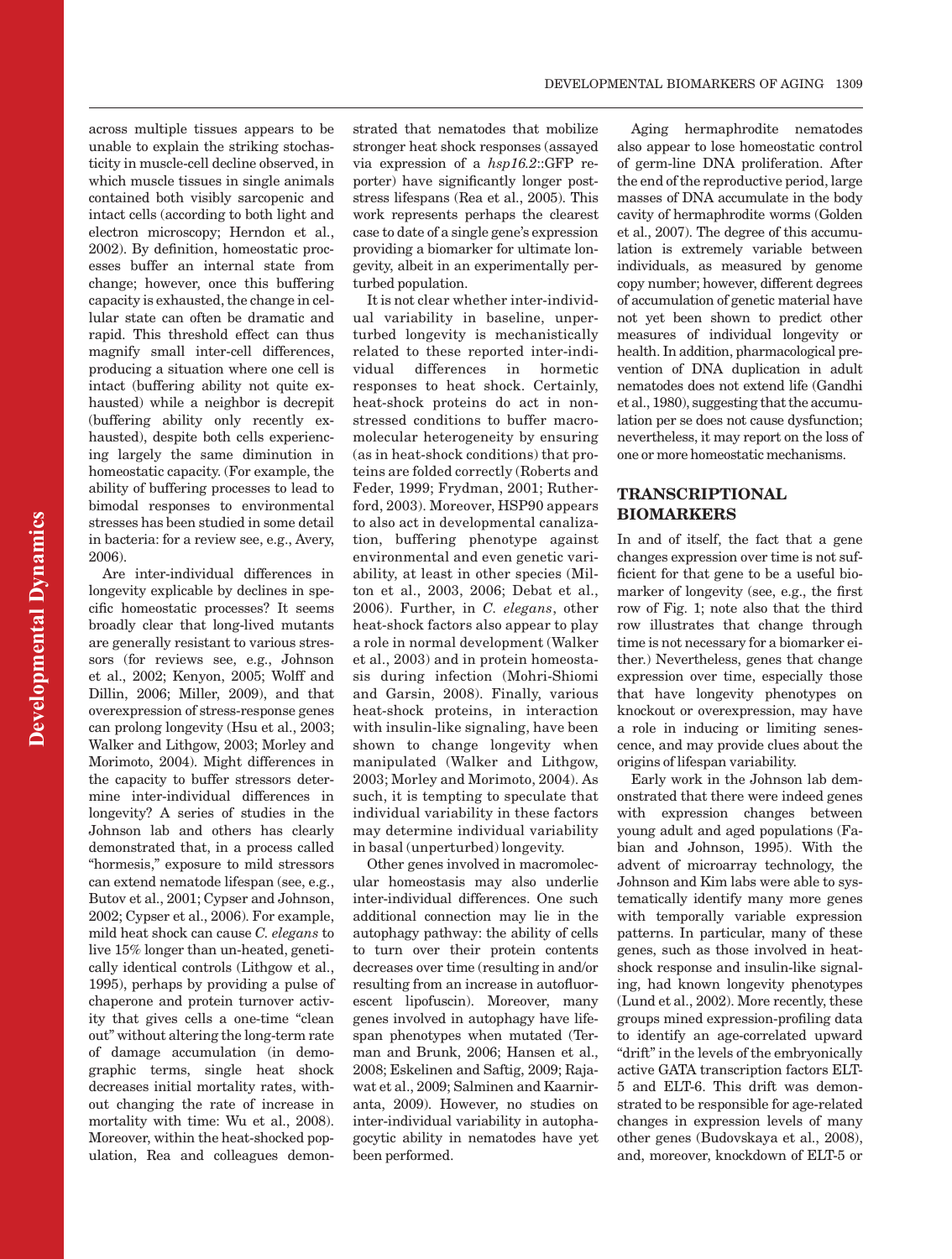ELT-6 extended lifespan. Together, this indicates a causal role in lifespan determination for this drift in expression, at least at the population level.

Ultimately, however, measurements must be made on different individuals to determine if gene-expression variability at a given time correlates with lifespan or health states. Toward this end, Golden and colleagues have devised protocols to profile gene expression in individual nematodes (a technical as well as statistical challenge, as such experiments require many individual animals in order to achieve significant results; Golden et al., 2006). An early foray into this realm compared gene expression in many individuals at different ages in wild-type and a longlived mutant background, but did not detect any systematic increase in interindividual gene expression variance with longevity; moreover, only one gene (a transcription initiation factor) was found to have a variance that changed significantly between time points in wild-type animals (Golden and Melov, 2004). A further study correlated individual gene expression patterns with chronological age or locomotory class (a reasonable proxy for remaining longevity, as total RNA isolation is an invariably fatal procedure) (Golden et al., 2008). This work found that gene expression can indeed quantitatively predict chronological age, and can predict locomotory class with high probability. While it is not possible to determine from such studies whether the levels of certain genes will predict future longevity better than chronological age alone, many of the genes shown to change with time, or between animals in different locomotory classes, may be candidate biomarkers. (It would also be of great interest to compare gene expression profiles between sameaged animals of different locomotory classes, in order to tease apart genes that change generally with time from those that report directly on health state.) These studies identified many genes and gene classes of interest that change with time, including decreases in genes related to protein, DNA, and lipid metabolism, and increases in celldeath-related genes and various transcription factors (Golden et al., 2008). Overall, this work makes it clear that statistical analysis of gene expression profiles can predict age and health states—that is, expression profiles in aggregate can be used as age biomarkers—and also highlights particular mechanisms of age-related deterioration that may be worth detailed examination for inter-individual variability.

#### BACTERIAL ACCUMULATION

Bacterial accumulation in the pharynx and intestine has long been observed in aged C. elegans (Vanfleteren et al., 1998), and feeding nematodes with dead or growth-arrested bacteria as their food source significantly increases lifespan over the standard culture conditions of the freely-proliferating (if uracil auxotrophic) Escherichia coli strain OP50 (Gems and Riddle, 2000; Garigan et al., 2002). Further, the decline in pharyngeal pumping rates with time is diminished on non-proliferating bacteria (Chow et al., 2006). Finally, long-lived daf-2 mutant worms are also more resistant to infection with pathogenic bacteria, and the relative lifespan extension compared to wildtype is diminished on nonpathogenic strains (Garsin et al., 2003). It thus appears that bacterial proliferation is a cause of death in C. elegans, and that in some long-lived mutant strains, lifespan extension is effected through increased pathogen resistance.

Might inter-individual differences in bacterial accumulation account for longevity differences? Feeding UV-killed bacteria has been shown to decrease inter-individual variability in male survival (Gems and Riddle, 2000), and more recently, intestinal bacterial load (measured using OP50 expressing YFP) at adult day 3 was shown to anticorrelate with individual longevity (Baeriswyl et al., 2009). The precise mechanism of killing of worms by proliferating bacteria is not well understood (and it is unlikely related to decreased nutrient uptake per se, as that promotes longevity: see, e.g., Masoro, 2005). It has been speculated that the shortened lifespan is due to host responses: perhaps there is an adaptive shift in reproductive schedule toward increased early fecundity (at the cost of reproductive and overall lifespan) in the presence of pathogenic bacteria (Baeriswyl et al., 2009), or perhaps there is collateral tissue damage from the nematode innate immune responses, which involve production of reactive oxygen species (Chávez et al., 2007; Mohri-Shiomi and Garsin, 2008). These species, which damage the intestine, also promote the formation of lipofuscin deposits (Chávez et al., 2007); as such, one might imagine that muscle decline could lead to decreased bacterial grinding and disruption in the pharynx, promoting intestinal accumulation of living bacteria, which induces damaging host responses (visible via lipofuscin accumulation) that may also further impair muscle function. As above, decline in pharyngeal muscle function is diminished (but not eliminated) in the absence of proliferating bacteria (Chow et al., 2006), the absence of which also decreases the rate of lipofuscin accumulation (Chávez et al., 2007; Baeriswyl et al., 2009); however, as of yet there has been no direct demonstration that muscle decline per se permits bacterial accumulation. Note also that while bacterial load predicts differences in longevity (Baeriswyl et al., 2009), in at least one study, nematodes reared in a liquid, bacteria-free, chemicallydefined medium had much larger variability in longevity (relative to the mean lifespan) than did those raised on bacterial food on solid media (Szewczyk et al., 2006), though firm conclusions are difficult to draw because of the liquid-versus-solid culture confound. In general, though, it appears that killing by bacterial crowding is one but not the only driver of inter-individual differences in life and health spans in worms.

## PERSPECTIVE

The fundamental question to be asked about inter-individual differences, in lifespan or any other phenotype, is simply where does the variability originate? In the case of longevity, are different animals born with different degrees of ''frailty'' or do genetically identical individuals diverge as a result of stochastic insults (like damage from reactive oxygen species) of different number of or different severity? In the former case, inter-individual differences should be detectable early, while in the latter, individual phenotypes would become more divergent through time. Thus, the ability of events early in life (such as degree of bacterial accumulation at the third day of adult life) to predict in a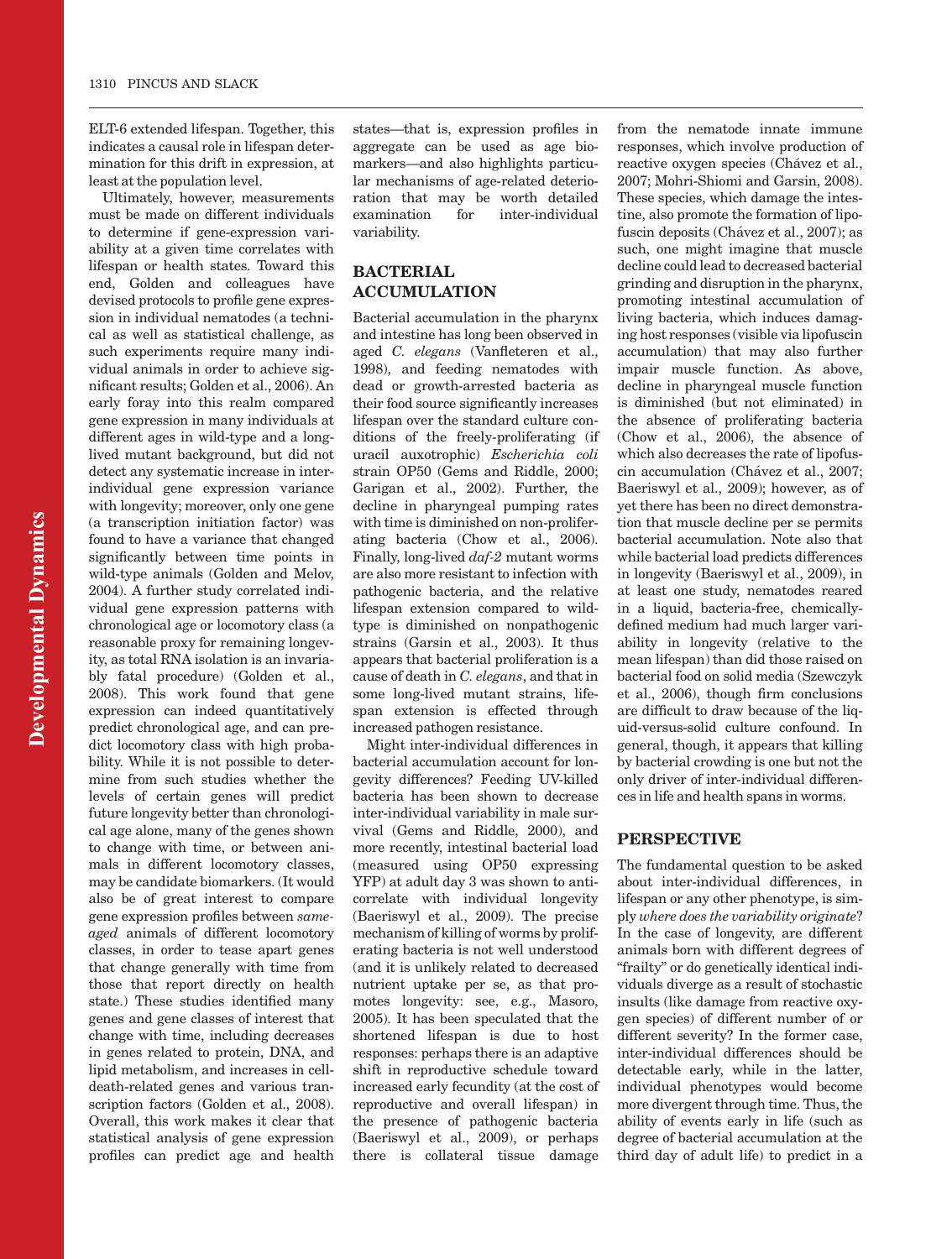reasonably linear fashion eventual longevity (in the 10- to 15-day range) (Baeriswyl et al., 2009) would appear to augur for the former hypothesis. However, perhaps even at that early time, the relevant damage has already been accumulated? On the other hand, findings of stochastic divergence between individuals only late in life do not necessarily falsify a hypothesis of differential rates of basal "frailty," which may be obscured by homeostatic buffering until later in life when these mechanisms finally become overwhelmed. Of course, it is entirely likely that both mechanisms are at play, as they are in no sense mutually exclusive.

Biomarkers of either mechanism might be expected to exist: a marker could correlate with the state of damage accumulation in particular cells or tissues, or it could correlate with (or in fact determine!) that individual's fundamental "frailty." It will likely be very difficult, for the reasons outlined above, to perfectly distinguish between these two cases, but the possibility to do so does exist. If damage accumulation is cell-autonomous or ''tissue-autonomous,'' it would be reasonable to expect that different cells and tissues would age stochastically and independent of one another; as such, correlations between disparate biomarkers would be surprising. For example, suppose the decline in pharyngeal pumping rate were shown to correlate with gut autofluorescence accumulation. If it could be shown that decreasing the pumping rate does not cause an increase in lipofuscin (or vice versa), then these two effects must be correlated due to some common upstream cause. A priori, stochastic damage at the single-cell level would appear to be an unlikely cause of coordinated decline in disparate tissues; thus, declines in function that correlate better than expected due to time alone would hint that there are mechanisms that determine overall frailty at the organismal level. Nevertheless, if interindividual differences in frailty are to be invoked, their causes must be positively identified. Moreover, it is important to publicize negative results of studies designed to look for such frailty mechanisms: while repeated failure to find something does of course not confirm its non-existence, it would be suggestive.

Some demographic analyses also provide suggestive evidence that frailty differences do exist. In particular, throughout most of life, an individual's probability of death per unit time increases approximately exponentially; however, at the end of life, this probability begins to plateau. This ''mortality deceleration'' has been observed in nematodes and across diverse taxa (Vaupel et al., 1998; Johnson et al., 2001), and may indicate that the original population was made up of individuals with different frailties: as the frailer die off, the more robust, with a lower probability of death over time, remain (Vaupel et al., 1979). Typically, this posited heterogeneity cannot be directly; indeed, mortality deceleration can be explained equally well by demographic models that account only for stochastic damage accumulation (Yashin et al., 1994). However, in the case of an intervention such as hormetic heat-shock, it may be possible to make inferences about the origins of postintervention variability through demographic analysis. Examination of mortality curves, which plot probability of death versus time, shows that in heatpulsed populations mortality increases through time at the same rate as in untreated animals, but the treated animals start from a position of lower initial risk (Wu et al., 2008). Thus, it appears that heat treatment increases some basal fortitude. This hypothesis is further buttressed by results from statistically modeling the overall population as a mixture of animals with different degrees of frailty, which indicate that heat shock somehow shifts individuals from more frail to more robust (Yashin et al., 2002; Wu et al., 2006, 2008). On the other hand, following multiple heat pulses, treated animals experience both lower initial mortality and a slower increase in the daily probability of death (Wu et al., 2009); thus, in these conditions, an increase in initial health is joined by a lower rate of damage accumulation through time.

Overall, therefore, individual frailty does appear to be modulable by heat shock. As Waddington pointed out in his work introducing the notion of developmental canalization, traits that are defined by stereotyped responses to environmental conditions can be easily co-opted by developmental processes (which may then drive the response from an endogenous as opposed to environmental stimulus) (Waddington,

1942). Thus, it may not be folly to expect that findings that frailty can be manipulated by heat shock might also indicate that frailty can be manipulated developmentally. Indeed, as above, heat-shock genes are important in normal development in nematodes (Walker et al., 2003) and other species; particular, these genes buffer phenotype from environmental fluctuations during development (Debat et al., 2006; Milton et al., 2006; Salathia and Queitsch, 2007).

In general, if different individuals do have different, innate, degrees of frailty or robustness, then to some extent the question of longevity becomes a matter of developmental biology. Potential biomarkers of lifespan may then be found early in life, perhaps among genes involved in buffering developmental processes from environmental perturbation. This sort of canalization may exist beyond heat shock proteins: it has been predicted to be a generic feature of developmental gene-regulatory networks (Siegal and Bergman, 2002; Bergman and Siegal, 2003), and yeast genes with ''increased inter-individual variability'' knockout phenotypes are over-represented among highly connected gene and protein interaction network "hubs" (Levy and Siegal, 2008). Studies of synthetic gene interactions in C. elegans also identify such hubs, some of which may have phenotypic buffering abilities (Lehner et al., 2006). It is of interest that these latter nematode hub genes are primarily chromatin regulators, which are also identified in yeast studies. In addition, transcriptional profiles of individual aging nematodes show increases in transcription factor and RNA metabolism genes (Golden et al., 2008), as might be expected from a homeostatic response to decreased gene expression due to age-related aberrations in nuclear architecture (Haithcock et al., 2005; Golden et al., 2007). Perhaps, then, some of these hub genes involved in chromatin homeostasis may buffer against environmental fluctuations, and thus may play a role in determining inter-individual frailties.

Finally, it is worth noting that specific mechanisms to generate inter-individual differences in phenotype may be selectively advantageous: within an isogenic population, maintaining a distribution of phenotypes, including some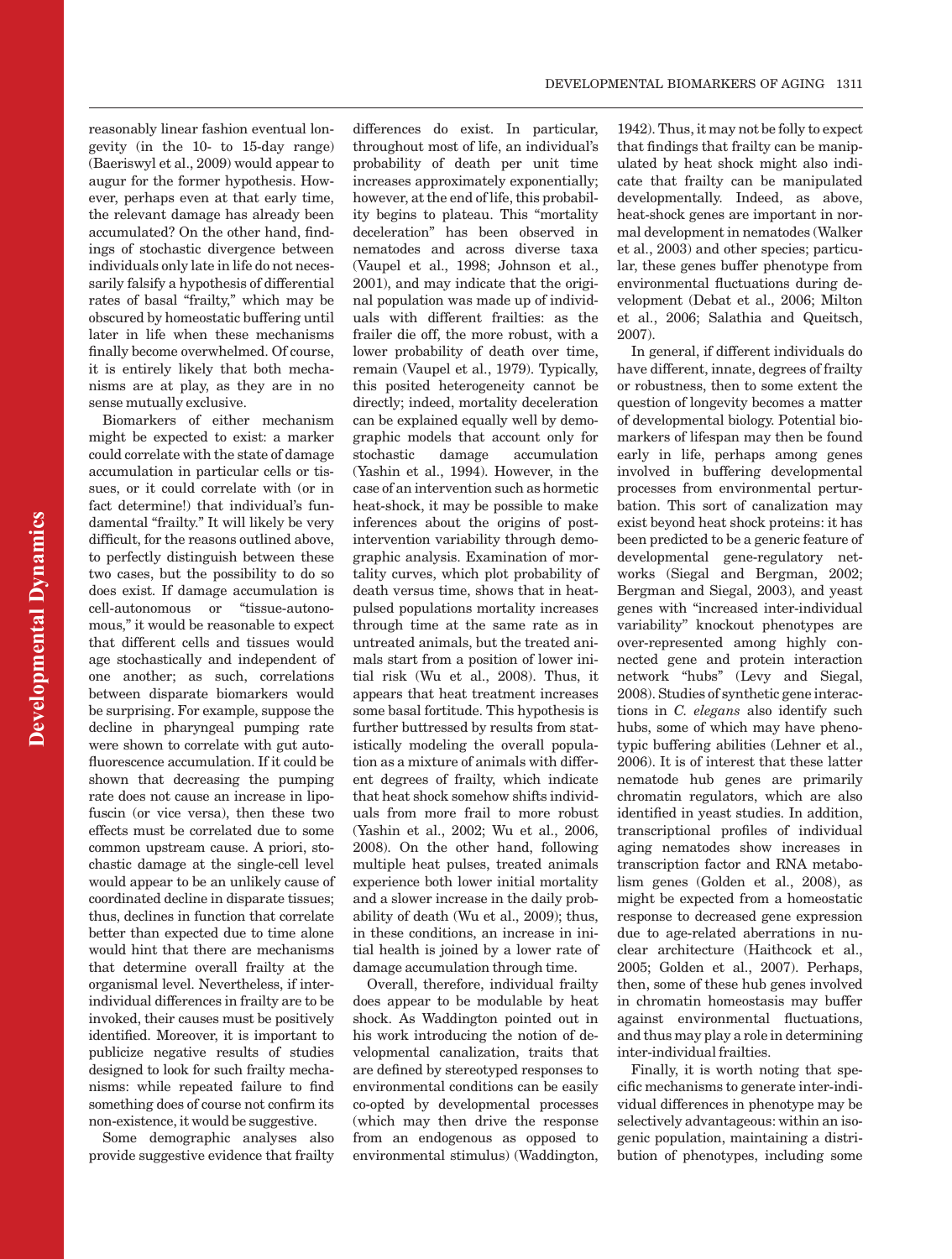that are non-optimal for the current environment, can allow the genotype to survive environmental changes (see, e.g., Martin, 2009). (Observe that isolated, self-fertilizing nematodes are driven to homozygosity at every locus; Brenner, 1974. Thus, near-isogeny may be a natural feature of C. elegans.) For example, individuals with faster reproductive schedules (though lower overall fertility) may be at an advantage in certain harsh environments (see, e.g., Williams, 1957), though not in others (Ratcliff et al., 2009). As such, a distribution of reproductive schedules may be adaptive in uncertain conditions (Wilbur and Rudolf, 2006). If, as a consequence of accelerated reproduction, some individuals are more "frail" than others (and there appears to be a tradeoff between longevity and fecundity: Chen et al., 2007; Mukhopadhyay and Tissenbaum, 2007), then inter-individual frailty differences may be due to ''epigenetic bet-hedging'' in the distribution of reproductive schedules. Thus, genes involved in developmental timing (which have been shown to be involved in longevity in nematodes: Boehm and Slack, 2005) and reproductive rates may also be good candidates for biomarkers of longevity.

In conclusion, though C. elegans have extremely homogenous developmental dynamics, adult life histories of genetically identical individuals can be extremely variable. The eventual longevity of each animal can be predicted in advance from a handful of known biomarkers, including body muscle function, rate of decline in pharyngeal pumping rates, bacterial accumulation, and post-heat HSP-16 up-regulation. However, all of these markers, with the possible exception of the heat-shock responses, appear to be relatively ''downstream'': what are the upstream causes of this variability? Perhaps only the slings and arrows of each worm's individual fortune determine life and health span. Alternately, there is suggestive evidence that different animals may begin life with different internal fortitudes, potential mechanisms of which have been briefly sketched above.

#### ACKNOWLEDGMENTS

This work was supported by grants to F.J.S. from the Ellison Medical Foundation and the NIA (AG033921). Z.P.

was supported by a postdoctoral fellowship from the Jane Coffin Childs Fund.

#### REFERENCES

- Antebi A. 2007. Genetics of aging in Caenorhabditis elegans. PLoS Genet 3:1565– 1571.
- Arantes-Oliveira N, Berman JR, Kenyon C. 2003. Healthy animals with extreme longevity. Science 302:611.
- Avery SV. 2006. Microbial cell individuality and the underlying sources of heterogeneity. Nat Rev Microbiol 4:577–587.
- Ayyadevara S, Alla R, Thaden JJ, Shmookler Reis RJ. 2008. Remarkable longevity and stress resistance of nematode PI3K-null mutants. Aging Cell 7:13–22.
- Baeriswyl S, Diard M, Mosser T, Leroy M, Manière X, Taddei F, Matic I. 2009. Modulation of aging profiles in isogenic populations of Caenorhabditis elegans by bacteria causing different extrinsic mortality rates. Biogerontology 11:53–65.
- Baker GT, Sprott RL. 1988. Biomarkers of aging. Exp Gerontol 23:223–239.
- Bergman A, Siegal ML. 2003. Evolutionary capacitance as a general feature of complex gene networks. Nature 424:549–552.
- Boehm M, Slack FJ. 2005. A developmental timing microRNA and its target regulate life span in C. elegans. Science 310:1954– 1957.
- Bolanowski MA, Russell RL, Jacobson LA. 1981. Quantitative measures of aging in the nematode Caenorhabditis elegans. I. Population and longitudinal studies of two behavioral parameters. Mech Ageing Dev 15:279–295.
- Bolanowski MA, Jacobson LA, Russell RL. 1983. Quantitative measures of aging in the nematode Caenorhabditis elegans: II. Lysosomal hydrolases as markers of senescence. Mech Ageing Dev 21:295–319.
- Braeckman BP, Vanfleteren JR. 2007. Genetic control of longevity in C. elegans. Exp Gerontol 42:90–98.
- Brenner S. 1974. The genetics of Caenorhabditis elegans. Genetics 77:71–94.
- Budovskaya YV, Wu K, Southworth LK, Jiang M, Tedesco P, Johnson TE, Kim SK. 2008. An elt-3/elt-5/elt-6 GATA transcription circuit guides aging in C. elegans. Cell 134:291–303.
- Butov A, Johnson T, Cypser J, Sannikov I, Volkov M, Sehl M, Yashin A. 2001. Hormesis and debilitation effects in stress experiments using the nematode worm Caenorhabditis elegans: the model of balance between cell damage and HSP levels. Exp Gerontol 37:57–66.
- Cha´vez V, Mohri-Shiomi A, Maadani A, Vega LA, Garsin DA. 2007. Oxidative stress enzymes are required for DAF-16-mediated immunity due to generation of reactive oxygen species by Caenorhabditis elegans. Genetics 176:1567–1577.
- Chen J, Senturk D, Wang J-L, Müller H-G, Carey JR, Caswell H, Caswell-Chen EP. 2007. A demographic analysis of the fitness cost of extended longevity in Caeno-

rhabditis elegans. J Gerontol A Biol Sci Med Sci 62:126–135.

- Chow DK, Glenn CF, Johnston JL, Goldberg IG, Wolkow CA. 2006. Sarcopenia in the Caenorhabditis elegans pharynx correlates with muscle contraction rate over lifespan. Exp Gerontol 41:252–260.
- Croll NA, Smith JM, Zuckerman BM. 1977. The aging process of the nematode Caenorhabditis elegans in bacterial and axenic culture. Exp Aging Res 3:175–189.
- Cypser JR, Johnson TE. 2002. Multiple stressors in Caenorhabditis elegans induce stress hormesis and extended longevity. J Gerontol A Biol Sci Med Sci 57: B109–114.
- Cypser JR, Tedesco P, Johnson TE. 2006. Hormesis and aging in Caenorhabditis elegans. Exp Gerontol 41:935–939.
- Daitoku H, Fukamizu A. 2007. FOXO transcription factors in the regulatory networks of longevity. J Biochem 141:769– 774.
- Davis BO, Anderson GL, Dusenbery DB. 1982. Total luminescence spectroscopy of fluorescence changes during aging in Caenorhabditis elegans. Biochemistry 21:4089– 4095.
- Debat V, Milton CC, Rutherford S, Klingenberg CP, Hoffmann AA. 2006. Hsp90 and the quantitative variation of wing shape in Drosophila melanogaster. Evolution 60: 2529–2538.
- Duhon SA, Johnson TE. 1995. Movement as an index of vitality: comparing wild type and the age-1 mutant of Caenorhabditis elegans. J Gerontol A Biol Sci Med Sci 50: B254–261.
- Eskelinen E-L, Saftig P. 2009. Autophagy: a lysosomal degradation pathway with a central role in health and disease. Biochim Biophys Acta 1793:664–673.
- Fabian TJ, Johnson TE. 1995. Identification genes that are differentially expressed during aging in Caenorhabditis elegans. J Gerontol A Biol Sci Med Sci 50:B245–253.
- Frydman J. 2001. Folding of newly translated proteins in vivo: the role of molecular chaperones. Annu Rev Biochem 70:603– 647.
- Gandhi S, Santelli J, Mitchell DH, Stiles JW, Sanadi DR. 1980. A simple method for maintaining large, aging populations of Caenorhabditis elegans. Mech Ageing Dev 12:137–150.
- Garigan D, Hsu A-L, Fraser AG, Kamath RS, Ahringer J, Kenyon C. 2002. Genetic analysis of tissue aging in Caenorhabditis elegans: a role for heat-shock factor and bacterial proliferation. Genetics 161:1101– 1112.
- Garsin DA, Villanueva JM, Begun J, Kim DH, Sifri CD, Calderwood SB, Ruvkun G, Ausubel FM. 2003. Long-lived C. elegans daf-2 mutants are resistant to bacterial pathogens. Science 300:1921.
- Gems D, Riddle DL. 2000. Genetic, behavioral and environmental determinants of male longevity in Caenorhabditis elegans. Genetics 154:1597–1610.
- Gerstbrein B, Stamatas G, Kollias N, Driscoll M. 2005. In vivo spectrofluorimetry reveals endogenous biomarkers that report healthspan and dietary restriction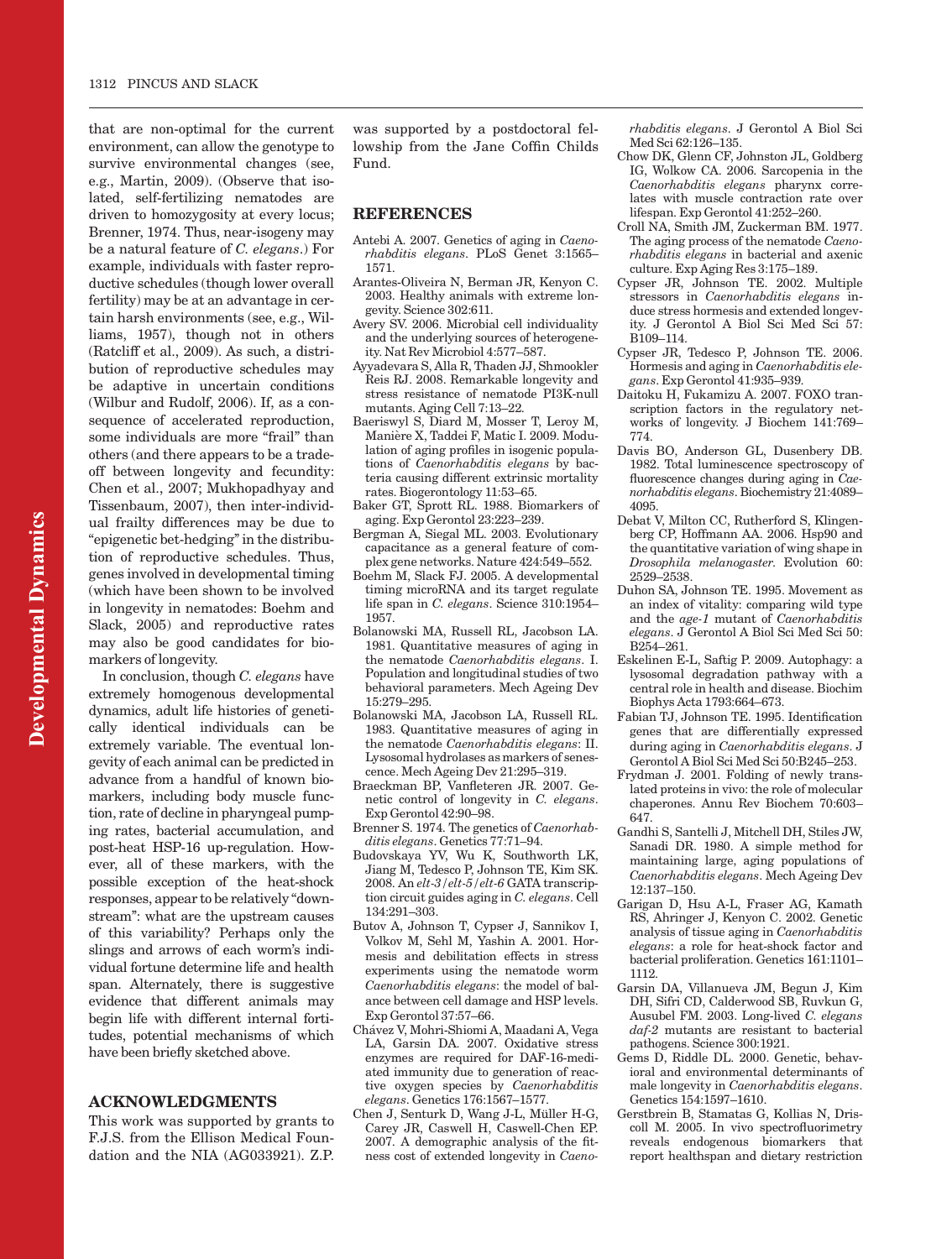in Caenorhabditis elegans. Aging Cell 4: 127–137.

- Gill MS, Olsen A, Sampayo JN, Lithgow GJ. 2003. An automated high-throughput assay for survival of the nematode Caenorhabditis elegans. Free Radic Biol Med 35: 558–565.
- Golden TR, Melov S. 2004. Microarray analysis of gene expression with age in individual nematodes. Aging Cell 3:111–124.
- Golden TR, Hubbard A, Melov S. 2006. Microarray analysis of variation in individual aging C. elegans: approaches and challenges. Exp Gerontol 41:1040–1045.
- Golden TR, Beckman KB, Lee AHJ, Dudek N, Hubbard A, Samper E, Melov S. 2007. Dramatic age-related changes in nuclear and genome copy number in the nematode Caenorhabditis elegans. Aging Cell 6:179–188.
- Golden TR, Hubbard A, Dando C, Herren M, Melov S. 2008. Age-related behaviors have distinct transcriptional profiles in C. elegans. Aging Cell 7:850–865.
- Haithcock E, Dayani Y, Neufeld E, Zahand AJ, Feinstein N, Mattout A, Gruenbaum Y, Liu J. 2005. Age-related changes of nuclear architecture in Caenorhabditis elegans. Proc Natl Acad Sci USA 102: 16690–16695.
- Hansen M, Chandra A, Mitic LL, Onken B, Driscoll M, Kenyon C. 2008. A role for autophagy in the extension of lifespan by dietary restriction in C. elegans. PLoS Genet 4:e24.
- Herndon LA, Schmeissner PJ, Dudaronek JM, Brown PA, Listner KM, Sakano Y, Paupard MC, Hall DH, Driscoll M. 2002. Stochastic and genetic factors influence tissue-specific decline in ageing C. elegans. Nature 419:808–814.
- Hosono R, Sato Y, Aizawa SI, Mitsui Y. 1980. Age-dependent changes in mobility and separation of the nematode Caenorhabditis elegans. Exp Gerontol 15:285–289.
- Houthoofd K, Vanfleteren JR. 2007. Public and private mechanisms of life extension in Caenorhabditis elegans. Mol Genet Genomics 277:601–617.
- Hsu A-L, Murphy CT, Kenyon C. 2003. Regulation of aging and age-related disease by DAF-16 and heat-shock factor. Science 300:1142–1145.
- Hsu A-L, Feng Z, Hsieh M-Y, Xu XZS. 2009. Identification by machine vision of the rate of motor activity decline as a lifespan predictor in C. elegans. Neurobiol Aging 30:1498–1503.
- Huang C, Xiong C, Kornfeld K. 2004. Measurements of age-related changes of physiological processes that predict lifespan of Caenorhabditis elegans. Proc Natl Acad Sci USA 101:8084–8089.
- Ingram DK. 1988. Key questions in developing biomarkers of aging. Exp Gerontol 23: 429–434.
- Johnson TE. 1987. Aging can be genetically dissected into component processes using long-lived lines of Caenorhabditis elegans. Proc Natl Acad Sci USA 84:3777–3781.
- Johnson TE, Conley WL, Keller ML. 1988. Long-lived lines of Caenorhabditis elegans can be used to establish predictive biomarkers of aging. Exp Gerontol 23: 281–295.
- Johnson TE, Wu D, Tedesco P, Dames S, Vaupel JW. 2001. Age-specific demographic profiles of longevity mutants in Caenorhabditis elegans show segmental effects. J Gerontol A Biol Sci Med Sci 56:B331– 339.
- Johnson TE, Henderson ST, Murakami S, de Castro E, de Castro SH, Cypser J, Rikke B, Tedesco P, Link C. 2002. Longevity genes in the nematode Caenorhabditis elegans also mediate increased resistance to stress and prevent disease. J Inherit Metab Dis 25:197–206.
- Johnston J, Iser WB, Chow DK, Goldberg IG, Wolkow CA. 2008. Quantitative image analysis reveals distinct structural transitions during aging in Caenorhabditis elegans tissues. PLoS ONE 3:e2821.
- Kennedy BK. 2008. The genetics of ageing: insight from genome-wide approaches in invertebrate model organisms. J Intern Med 263:142–152.
- Kenyon C. 2005. The plasticity of aging: insights from long-lived mutants. Cell 120:449–460.
- Klass MR. 1977. Aging in the nematode Caenorhabditis elegans: major biological and environmental factors influencing life span. Mech Ageing Dev 6:413–429.
- Lehner B, Crombie C, Tischler J, Fortunato A, Fraser AG. 2006. Systematic mapping of genetic interactions in Caenorhabditis elegans identifies common modifiers of diverse signaling pathways. Nat Genet 38:896–903.
- Levy SF, Siegal ML. 2008. Network hubs buffer environmental variation in Saccharomyces cerevisiae. PLoS Biol 6:e264.
- Lithgow GJ, White TM, Melov S, Johnson TE. 1995. Thermotolerance and extended life-span conferred by single-gene mutations and induced by thermal stress. Proc Natl Acad Sci USA 92:7540–7544.
- Lund J, Tedesco P, Duke K, Wang J, Kim SK, Johnson TE. 2002. Transcriptional profile of aging in C. elegans. Curr Biol 12: 1566–1573.
- Martin G. 2009. Epigenetic gambling and epigenetic drift as an antagonistic pleiotropic mechanism of aging. Aging Cell 8: 761–764.
- Masoro EJ. 2005. Overview of caloric restriction and ageing. Mech Ageing Dev 126: 913–922.
- Miller RA. 2001. Biomarkers of aging. Science of aging knowledge environment: SAGE KE 2001:pe2.
- Miller RA. 2009. Cell stress and aging: new emphasis on multiplex resistance mechanisms. J Gerontol A Biol Sci Med Sci 64: 179–182.
- Milton CC, Huynh B, Batterham P, Rutherford SL, Hoffmann AA. 2003. Quantitative trait symmetry independent of Hsp90 buffering: distinct modes of genetic canalization and developmental stability. Proc Natl Acad Sci USA 100: 13396–13401.
- Milton CC, Ulane CM, Rutherford S. 2006. Control of canalization and evolvability by Hsp90. PLoS ONE 1:e75.
- Mohri-Shiomi A, Garsin DA. 2008. Insulin signaling and the heat shock response modulate protein homeostasis in the Caenorhabditis elegans intestine during infection. J Biol Chem 283:194–201.
- Morley JF, Morimoto RI. 2004. Regulation of longevity in Caenorhabditis elegans by heat shock factor and molecular chaperones. Mol Biol Cell 15:657–664.
- Moy T, Conery A, Larkins-Ford J, Wu G, Mazitschek R, Casadei G, Lewis K, Carpenter A, Ausubel FM. 2009. Highthroughput screen for novel antimicrobials using a whole animal infection model. ACS Chem Biol 4:527–533.
- Mukhopadhyay A, Tissenbaum HA. 2007. Reproduction and longevity: secrets revealed by C. elegans. Trends Cell Biol 17:65–71.
- Piper MDW, Selman C, McElwee JJ, Partridge L. 2008. Separating cause from effect: how does insulin/IGF signalling control lifespan in worms, flies and mice? J Intern Med 263:179–191.
- Rajawat YS, Hilioti Z, Bossis I. 2009. Aging: central role for autophagy and the lysosomal degradative system. Ageing Res Rev 8:199–213.
- Ratcliff WC, Hawthorne P, Travisano M, Denison RF. 2009. When stress predicts a shrinking gene pool, trading early reproduction for longevity can increase fitness, even with lower fecundity. PLoS ONE 4: e6055.
- Rattan SIS. 2008. Increased molecular damage and heterogeneity as the basis of aging. Biol Chem 389:267–272.
- Rea SL, Wu D, Cypser JR, Vaupel JW, Johnson TE. 2005. A stress-sensitive reporter predicts longevity in isogenic populations of Caenorhabditis elegans. Nat Genet 37: 894–898.
- Roberts S, Feder M. 1999. Natural hyperthermia and expression of the heat shock protein Hsp70 affect developmental abnormalities in *Drosophila* melanogaster. Oecologia 121:323–329.
- Rutherford SL. 2003. Between genotype and phenotype: protein chaperones and evolvability. Nat Rev Genet 4:263–274.
- Salathia N, Queitsch C. 2007. Molecular mechanisms of canalization: Hsp90 and beyond. J Biosci 32:457–463.
- Salminen A, Kaarniranta K. 2009. Regulation of the aging process by autophagy. Trends in molecular medicine 15:217–224.
- Siegal ML, Bergman A. 2002. Waddington's canalization revisited: developmental stability and evolution. Proc Natl Acad Sci USA 99:10528–10532.
- Szewczyk NJ, Udranszky IA, Kozak E, Sunga J, Kim SK, Jacobson LA, Conley CA. 2006. Delayed development and lifespan extension as features of metabolic lifestyle alteration in C. elegans under dietary restriction. J Exp Biol 209:4129– 4139.
- Terman A, Brunk UT. 2004. Lipofuscin. Int J Biochem Cell Biol 36:1400–1404.
- Terman A, Brunk UT. 2006. Oxidative stress, accumulation of biological "garbage,'' and aging. Antioxid Redox Signal 8: 197–204.
- Thomas JH. 1990. Genetic analysis of defecation in Caenorhabditis elegans. Genetics 124:855–872.
- Vanfleteren JR, De Vreese A, Braeckman BP. 1998. Two-parameter logistic and Weibull equations provide better fits to survival data